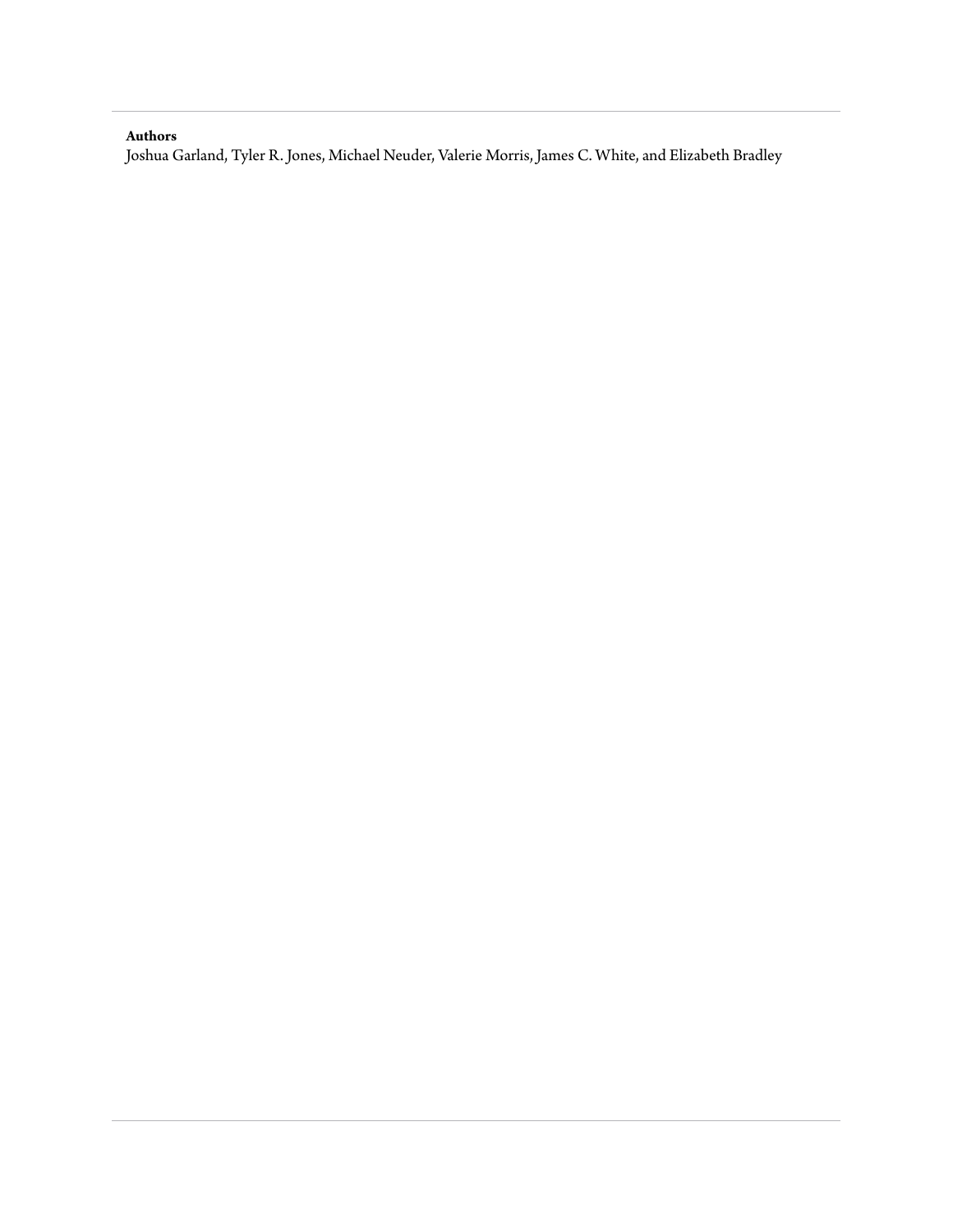



# *Article* **A Review of In-Situ and Remote Sensing Technologies to Monitor Water and Sanitation Interventions**

## **Luis Andres 1,\*, Kwasi Boateng <sup>2</sup> , Christian Borja-Vega <sup>1</sup> and Evan Thomas <sup>3</sup> [ID](https://orcid.org/0000-0003-3095-8407)**

- <sup>1</sup> World Bank Water Global Practice, Washington DC 20433, USA; cborjavega@worldbank.org
- <sup>2</sup> Portland State University, Portland, OR 97201, USA; kboatengjr@gmail.com
- <sup>3</sup> Mortenson Center in Engineering for Developing Communities, University of Colorado at Boulder, Boulder, CO 80309, USA; evan.thomas@colorado.edu
- **\*** Correspondence: Landres@worldbank.org; Tel.: +1-202-473-0819

Received: 16 April 2018; Accepted: 25 May 2018; Published: 9 June 2018



**Abstract:** The United Nations Sustainable Development Goals (SDGs), announced in September 2015, present a vision of achieving a higher level of human health and well-being worldwide by the year 2030. The SDG targets specific to water and sanitation call for more detailed monitoring and response to understand the coverage and quality of safely managed sources. It is hoped that improved monitoring of water and sanitation interventions will reveal more cost-effective and efficient ways of meeting the SDGs. In this paper, we review the landscape of approaches that can be used to support and improve on the water and sanitation targets SDG 6.1, "By 2030, achieve universal and equitable access to safe and affordable drinking water for all", and SDG 6.2, "By 2030, achieve access to adequate and equitable sanitation and hygiene for all and end open defecation, paying special attention to the needs of women and girls and those in vulnerable situations".

**Keywords:** water and sanitation; monitoring and evaluation; sensors; remote sensing technologies; sustainable development goals

## **1. Introduction**

The United Nations Sustainable Development Goals (SDGs) for 2030 were announced with fanfare in September 2015. Updating the Millennium Development Goals (MDGs), the 17 SDGs cover an ambitious range of global topics and include commitments to "End poverty in all its forms everywhere", "Ensure access to affordable, reliable sustainable and modern energy for all," and "revitalize the global partnership for sustainable development" [1].

The new 2030 agenda has water and sanitation at its core, with a dedicated SDG 6 declaring a commitment to "Ensure availability and sustainable management of water and sanitation for all". SDG 6 global targets are universally applicable and aspirational. However, each government must decide how to incorporate them into national planning processes, policies and strategies based on national realities, capacities, levels of development and priorities. Monitoring progress toward this goal will be challenging; current methods of measuring the quality and use of water and sanitation services are either expensive or elusive. For example, a continued reliance on household surveys poses limitations, and such surveys likely overstated progress during the MDG period. The targets and proposed indicators of SDG 6, focused on water, center on "safely managed" services. To be considered "safely managed", a water service must be from an "improved" source (a status defined under the MDGs) on premises, be available as needed, and be free from contamination. A safely managed sanitation service, meanwhile, involves an "improved" sanitation facility that is not shared with other households. Also, human excreta should be (i) treated and disposed of in situ; (ii) stored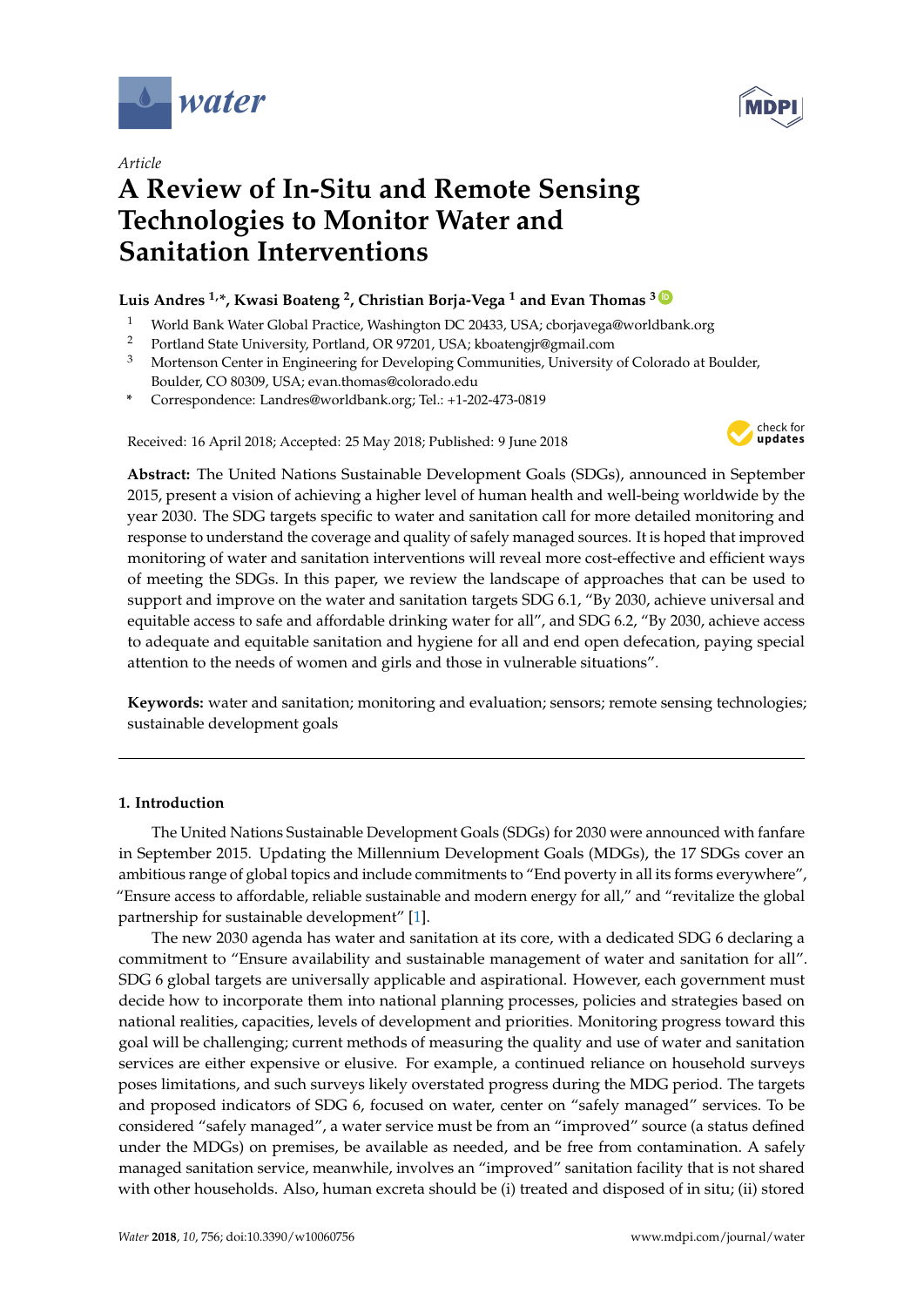temporarily and then emptied, transported, and treated off-site; or (iii) transported through a sewer with wastewater and then treated off-site [2]. These additional requirements—i.e., those needed to shift from "improved" to "safely managed" water and sanitation services—would cost approximately \$114 billion per year. Hutton and Vergughese [3] estimate the global capital costs of achieving universal access to Water, Sanitation and Hygiene (WASH) services by 2030 are US\$ 28.4 billion per year (range: US\$13.8 to US\$46.7 billion) from 2015 to 2030 for basic WASH (similar to "improved" standard), and \$114 billion per year (range: \$74 to \$166 billion) for safely managed WASH to meet [3]. Monitoring progress toward them, and associated outcomes, is critical to ensure that available funding is spent wisely over time.

Against this backdrop emergent technologies, methods, and data-sharing platforms are being used to monitor the impacts of water supply, sanitation, and hygiene (WASH) interventions. These may focus on improving service quality or access to service. The improved monitoring of WASH interventions, it is hoped, will reveal increasingly cost-effective and efficient ways to meet SDG 6. New technologies and methods may facilitate the collection and analysis of increasingly complete and impartial data over time—with significant implications for program improvements. For instance, sensor networks are ubiquitous in most developed markets, where they are used to monitor industrial processes, track products, and organize information services. More recently, many organizations have begun leveraging sensors for supply chain management, remote monitoring, and consumer product testing.

Data underpin the governance elements of accountability and transparency. They enable progress to be monitored and service providers, governments and development partners to be held accountable. Many countries lack the financial, institutional and human resources needed to acquire and analyze data to support governance. Less than half of US Member States have comparable data available on progress towards meeting each of the global SDG 6 targets.

Stakeholders have no factual data for assessing and challenging, when needed, incorrect or biased positions. Reliable, consistent and, whenever possible, disaggregated data are essential to stimulate political commitment, inform policy-making and decision-making, and trigger well-placed investments. Political commitment to transparency that includes efforts related to accessibility and sharing of data is essential for data acquisition and monitoring. Increased utilization of the latest Earth observations, citizen science and private sector data should be incorporated into data monitoring systems at all levels to complement existing data-collection efforts.

In this paper, we review the landscape of technologies, methods, and approaches that can support and improve on the water and sanitation indicators proposed for SDG targets 6.1 ("By 2030, achieve universal and equitable access to safe and affordable drinking water for all") and 6.2 ("By 2030, achieve access to adequate and equitable sanitation and hygiene for all and end open defecation, paying special attention to the needs of women and girls and those in vulnerable situations").

In some cases, technologies and methods are proven and readily available. In other cases, emergent technologies and approaches hold promise but require further field evaluation and cost reductions. In any case, considering which emergent technologies will most effectively monitor progress toward the SDGs is of critical importance as stakeholders seek to identify which kinds of policies and programs are working well, and which require corrective measures.

Efforts to measure the adoption of and compliance with key water and sanitation technologies—such as latrines, water pumps, and water filters—have often relied on surveys and field observations. Despite what some consider to be the gold standard in WASH monitoring and evaluation, structured observation still has substantial limitations. For one, implementation is resource intensive, requiring time, labor, and funds. Quality enumerators and comprehensive training are required to limit bias due to respondent reactivity and observer differences. This is especially important when the measurement is fairly subjective—inclusive of not only self-reported behaviors and proxy indicators, but also those dependent on observer interpretation—as this has been shown to bias effect estimates [4]. Secondly, the length of time the observer is in the household may be inconvenient for study participants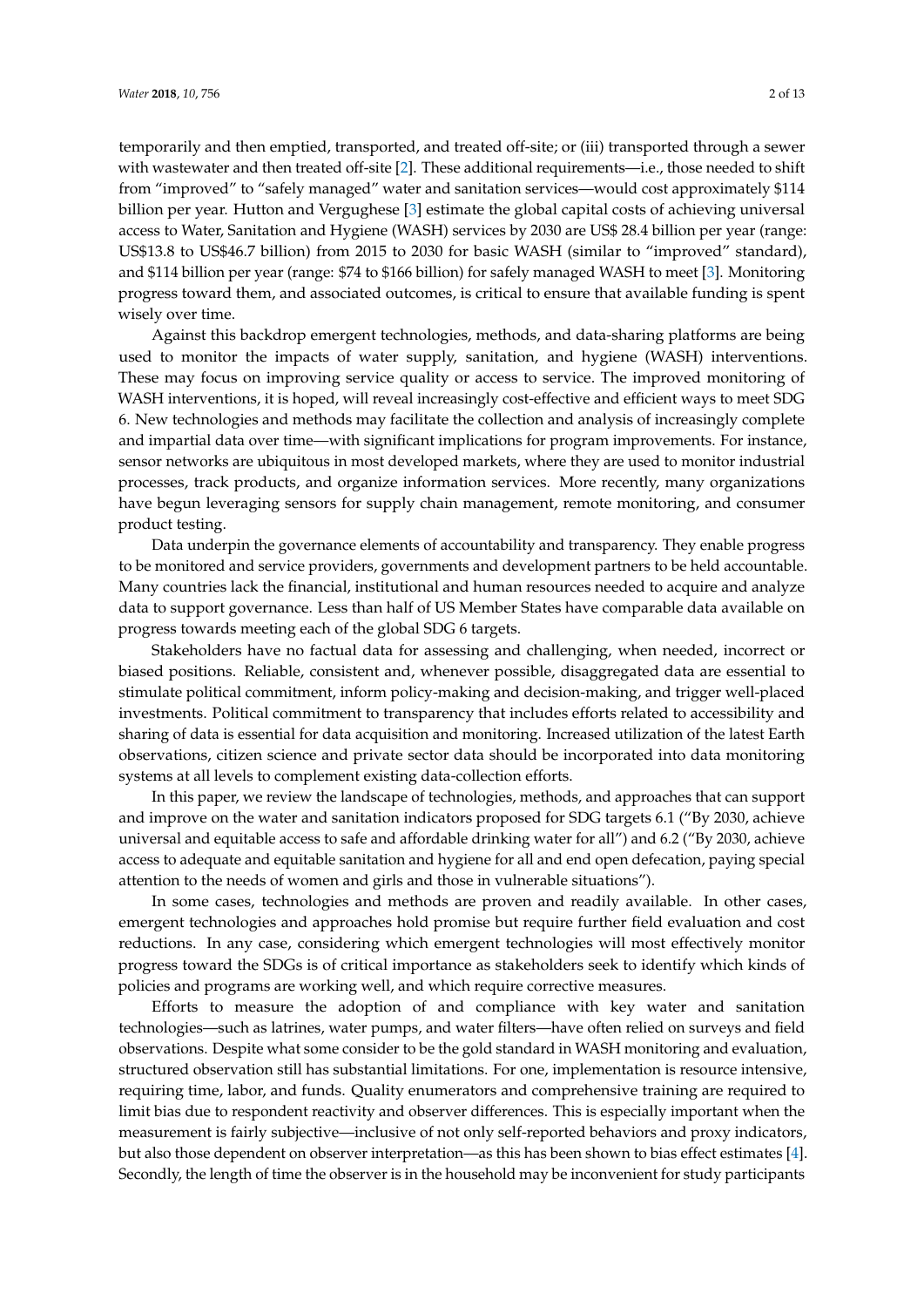and may change their routine [5]. Thirdly, similar to survey reactivity, the act of repeated observation has been shown to augment the behavior of interest, known as the Hawthorne effect [6]. The presence of a human observer outside of a latrine modifies the usual behavior of households, increasing the use of the latrine significantly [7]. Similarly, one study showed soap use after crucial events is higher in the first 90 min of observation than in the following three and a half hours [5]. Additionally, households with higher social status show more reactivity to the observer, meaning the exercise may capture information about the population differentially [8]. Finally, direct observation has been shown to have low repeatability in individual monitoring and may only be appropriate to measure behavior at a population level or after repeated observations [9], although the latter has the potential to produce a Hawthorne effect as well.

While the new SDG indicators for WASH build on established indicators, thereby providing some continuity that will help ongoing monitoring efforts, they also move beyond them. This places considerable demand on national household surveys to develop new data collection methodologies.

Emergent technologies—including water meters, water pump sensors, and latrine motion detectors—can improve the objectivity of data collection. Satellite-based remote sensors linked to the Internet of Things can be aligned with smartphone-based surveys and online "big data" tools. In addition, high-resolution smart water meters and advanced data analytics allow for a new era of using the continuous "big data" generated by these meter fleets to create an intelligent system for urban water management. These technologies can also provide more transparency and accountability means from governments when delivering these types of services to the population. Governments fulfil this responsibility by using evidence and updated data for planning, regulating, financing, budgeting and monitoring services and providing information about them. Government decisions depend on the extent to which information is reliable and monitored on a timely basis, to also underpin the service delivery arrangement. This involves, in addition, increasing accountability of the operating environment for the providers, delegation, contracting, or licensing of operations, so that providers deliver services to the users.

Remote sensing technologies may be of critical importance where limited information is available. For example, the spatial data behind remote sensing imagery can be used to feed a robust spatial econometric model to estimate the severity of infrastructure deprivation in the slums and shantytowns of a given city, where surveys typically are not conducted due to high data collection costs. In situ instruments vary from flowmeters and water quality sensors to motion detectors installed in latrines. These sensor technologies can be used both operationally or within a sampling frame. Collecting data via cellular phones, with online analytics and dissemination, is an increasingly common feature of water and sanitation programs.

## **2. Sensing WASH**

Remote monitoring, via satellite assets and distributed in situ sensors, may help meet many of the challenges of information asymmetry and data gaps in developing countries, including unreliable (and time-consuming) survey data and reliance on spot checks to assess accurate reporting and performance. Remote data can be used to understand programmatic, social, economic, and seasonal changes that may influence the quality of a program. For instance, satellite technology has allowed measurements on a global scale over long time periods, and is now proving useful in coastal waters, estuaries, lakes, and reservoirs, which are relevant to water quality managers. Additionally, the behavioral patterns of users can be studied to better understand how and when water and energy technologies are being used. Further, the information can assist the policy design and implementation of efforts to expand coverage, by providing comprehensive evidence of how best to prioritize and sequence interventions, and by estimating the cost-effectiveness and efficacy of upgrading to "safely managed" services.

In this paper, we review the use of remote sensing and local sensors for water and sanitation monitoring. The term "remote sensing" usually describes the collection of data by satellites. In most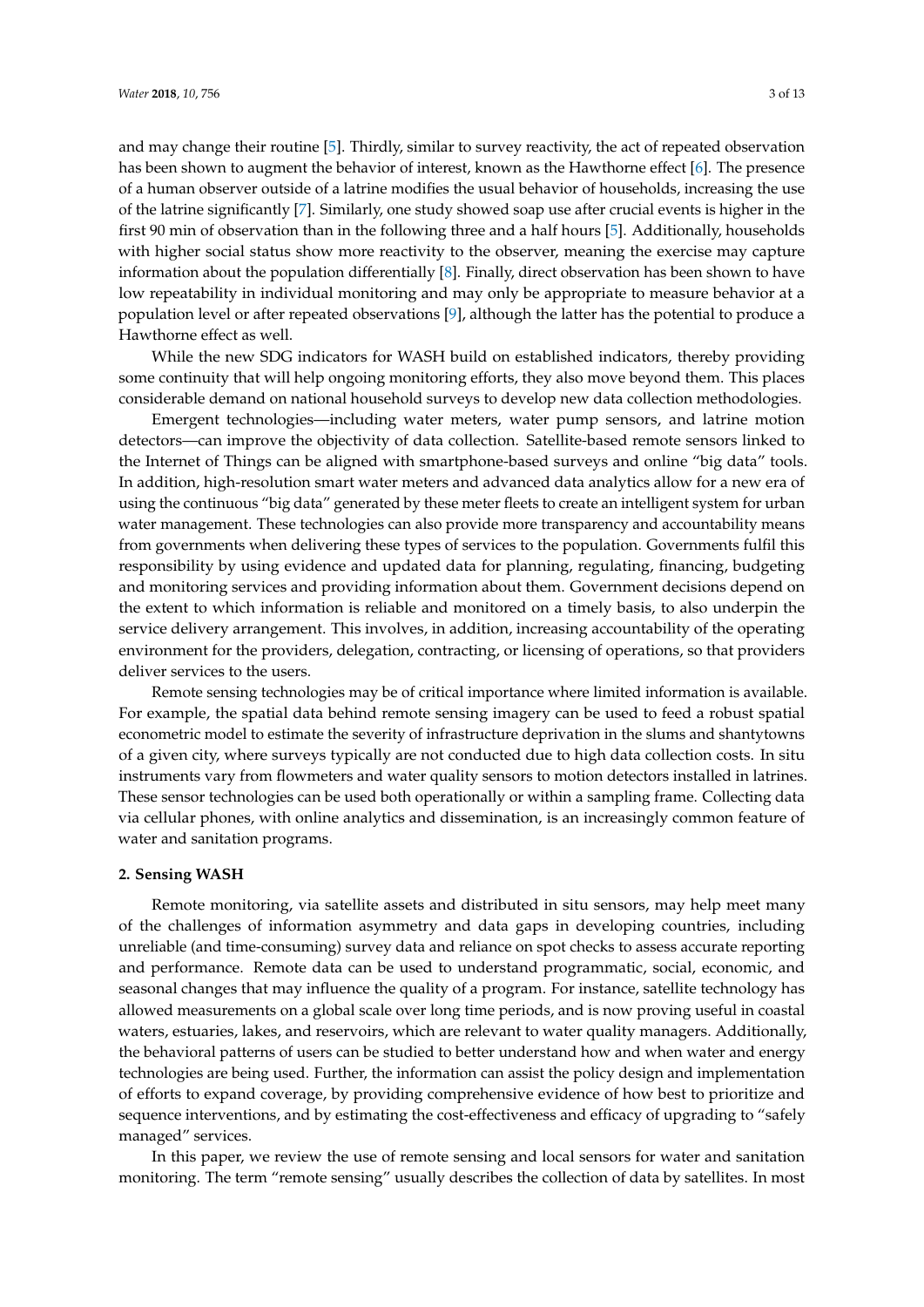cases, "remote" refers to spectral imagery collected by cameras and other spectral instruments across a broad range of wavelengths. For observing the earth, satellites take spectral data reflecting from the atmosphere and the Earth's surface. Interpretation of these data (often represented as imagery) requires an understanding of the spectral data and physical properties of the Earth and its atmosphere. It also often requires calibration against data collected on the Earth's surface or in the atmosphere directly—data from sensors that are in situ, rather than remote. Modern optical sensors can capture both qualitative imagery and quantitative information, by using a range of different wavebands of light. This means the data is often in a familiar "photographic" form, showing the Earth from the perspective of space. However, it can also contain additional information that helps researchers and decision makers better understand the dynamics of a specific area and variables that play a key role in determining certain trends. Different wavelengths of light filtered through the imagery can, for instance, identify land boundaries, land classifications, atmospheric water vapor, industrial soil pollution, and sediments.

In situ instrumentation technologies, ranging from flowmeters and water quality sensors to motion detectors installed in latrines to monitor usage or adoption, can complement such information. These sensor technologies can be used both operationally or within a sampling frame to be combined with other dimensions of information. Data can be logged locally for manual retrieval or transmitted over short range to nearby enumerators, or to remote operators and researchers over Wi-Fi, cellular, and satellite networks. Some instrumentation is in common use, while other technologies are emerging. However, given the remote and power-constrained environments involved, and the high degree of variability in the characteristics of fixed infrastructure, including in age, materials, quality, servicing, and functionality, any electronic-sensor-based solution would have to either be bespoke engineering, or compensate for these complexities through analytics. For example, a conventional flowmeter designed for a rural borehole water distribution scheme would have to address pipe diameter, material, pressure, depth, thread type, and other characteristics that require custom engineering and plumbing. Instead, a nonintrusive ultrasonic flowmeter may be more easily adapted for a variety of water schemes.

## *2.1. Satellite Remote Sensing*

Remote sensing capabilities and techniques are well suited for the monitoring of regional-scale precipitation, water budgets, soil moisture, and some measures of water quality. Other possible satellite imagery and remote sensing applications include catchment characterization, water quality monitoring, soil moisture assessment, water extent and level monitoring, irrigation service monitoring, urban and agricultural water demand modeling, evapotranspiration estimation, ground water management, hydrological modeling, and flood mapping/forecasting. Various satellite data products have been leveraged to aid water and sanitation programs. Key examples include:

- The Sentinel-1 Program for water management in low-income countries was part of a large research initiative that explored the performance and opportunities provided by the European satellite Sentinel-1 for water resource management applications. The satellite data was used to estimate water volumes retained by small reservoirs to assess the feasibility of small water supply systems [10].
- In particular, LandSat 8 data allow for a calculation of the Normalized Differential Vegetation Index (NDVI). The LandSat 8 NDVI allows an estimation of land surface emissivity [11] and land cover classification [12], as well as surface temperature. These measures can be used by remote sensing experts to allow a planning-level estimation of watershed health across a broad region. Additionally, land use classification can identify the vegetation and population densities of rural versus urban, built environments.
- SERVIR, a cooperative effort of NASA and the United States Agency for International Development (USAID), "works in partnership with leading regional organizations world-wide to help developing countries use information provided by Earth observing satellites and geospatial technologies for managing climate risks and land use" [13]. With three regional offices, SERVIR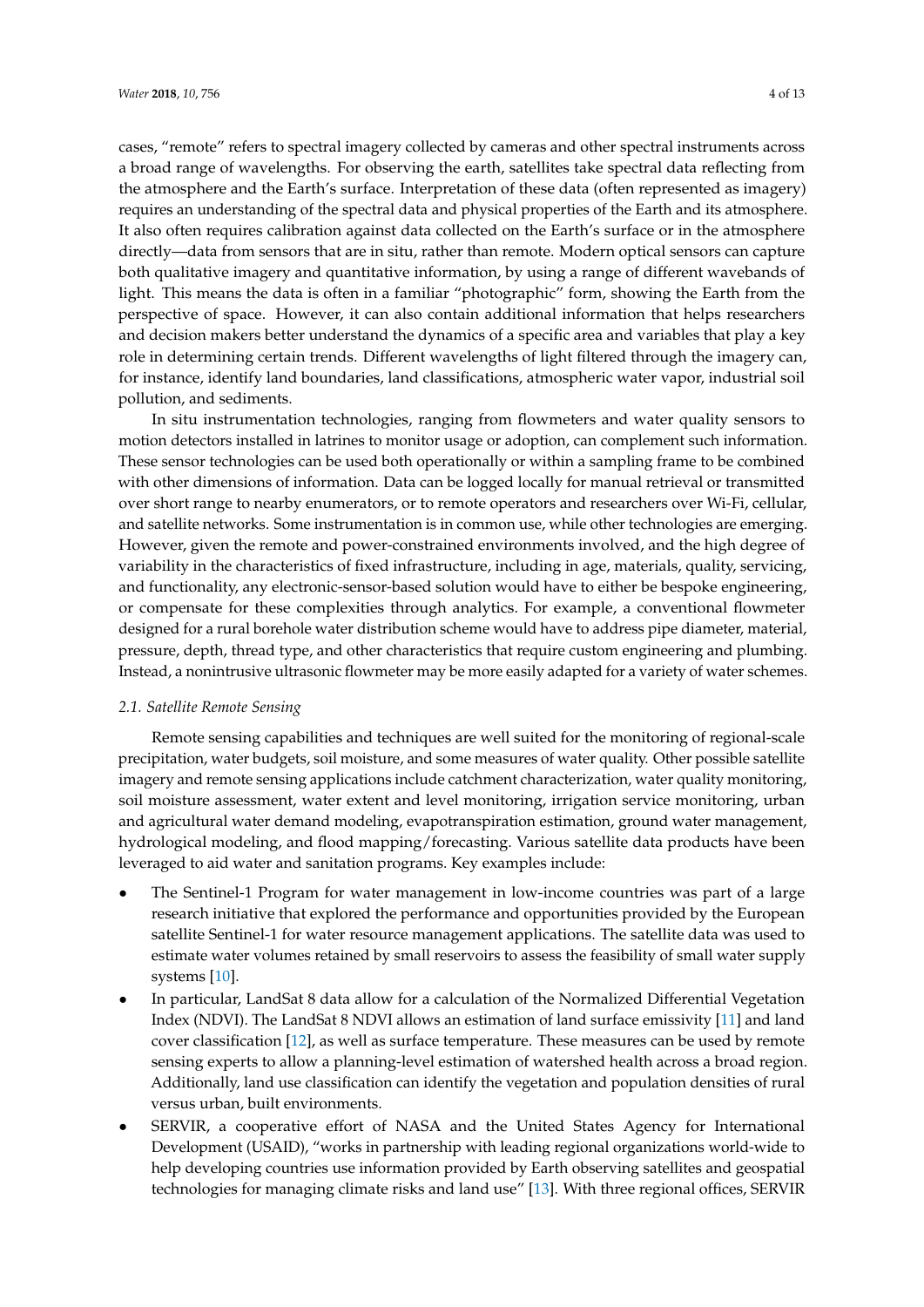has been able to partner with remote sensing experts and national decision-making bodies. Among other activities, SERVIR focuses on monitoring water bodies to observe effects from "human activities, climate change, and other environmental phenomena". It takes advantage of LandSat, ASTER, MODIS, and other satellite assets to monitor water quality and changes. Specifically, SERVIR is developing rainfall and runoff models to study the availability and quality (as sediment or total dissolved solids) of surface water over the next several decades.

- Using the Tropic Rainfall Measuring Mission (TRMM) data, the Nile Basin Initiative in partnership with NASA provides flood forecasts and water balance estimates for the Eastern Nile Basin. Similarly, the Surface Hydrology Group at Princeton University developed the Africa Drought Monitor and provides maps of rainfall, temperature, and other hydrologic variables [14].
- The USAID Famine Early Warning System Network (FEWS) monitors rainfall and crop production with satellite assets and combines these data with socioeconomic insights to identify population groups that may be vulnerable to food insecurity [15].
- NASA's Terra satellite includes two instruments that have been leveraged for watershed monitoring. The Moderate Resolution Imaging Spectroradiometer (MODIS) and the Multiangle Imaging Spectroradiometer (MISR) satellite assets can be used to determine aerosol optical depth, land surface temperature, enhanced vegetation index, and middle infrared reflectance. Some of these data can be used to assess water quality parameters including chlorophyll, cyanobacterial pigments, colored dissolved organic matter, and suspended matter in water bodies on a large scale [15].
- In Nigeria, the World Bank recently used geographic information system (GIS) mapping techniques to compare household survey data against MODIS land use estimates to generate spatial distribution estimates of water and sanitation indicators, including service access [16].
- In Dhaka, Bangladesh, the World Bank and other partners (University of Massachusetts Boston, and Earth Observation for Sustainable Development/GiSat) used high-resolution imagery in slums to correlate satellite imagery to public service availability [17].
- The Inter-American Development Bank (IDB) developed the Hydro-BID platform to assist countries in Latin America and the Caribbean with water management through the mapping and tracking of over 230,000 water catchment areas. The Hydro-BID platform is leveraged by government agencies and water utilities for regional water management and infrastructure planning [18].

## *2.2. Unmanned Aerial Vehicles*

Increasingly, unmanned aerial vehicles (UAVs, or drones), are being used by researchers to map watersheds. Structure from Motion (SfM) three-dimensional point clouds can be derived from digital images collected on board UAVs, similar to the type of data produced by Light Detection and Ranging (LiDAR) technology [19]. The technological development of UAVs and their ability to derive high-resolution 3D information (and with much lower operational and up-front costs than manned airborne platforms) and satellite imaging has made UAV image acquisition appealing in several applications. Research applications utilizing UAVs for environmental monitoring, management, and evaluation have been increasingly explored in the past 10 years. The use of UAVs for data collection in the monitoring of natural resources [20,21], biomass [22], forests [23–25], and vegetation [26,27] have been found to have significant impacts on the temporal and spatial resolution of data at a more cost-effective price than traditional monitoring practices.

#### *2.3. Water Quality Sensors*

A variety of water quality sensors are commonly used for both in situ continuous monitoring as well as sample-based testing. Off-the-shelf sensors are readily available to measure pH, dissolved oxygen (DO), conductivity (often used to measure salinity), turbidity, temperature, chlorine, various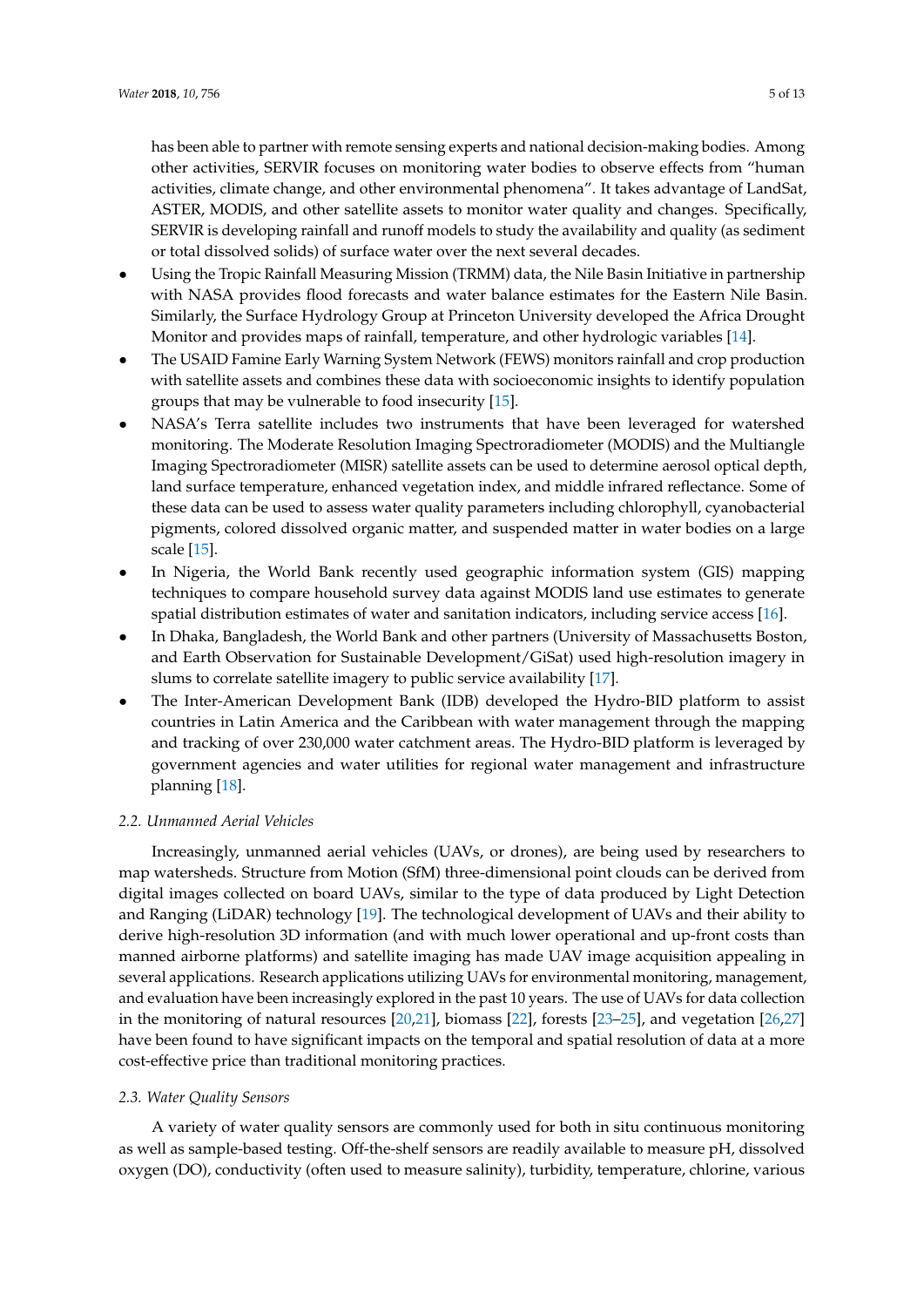dissolved ions (including fluoride, ammonia, silver, nitrate, and nitrite that are often byproducts of fertilizers), and total organic carbon (TOC). A complete review of these products and applications are outside the scope of this report.

Instead, several more recent sensor applications, directly relevant to monitoring SDG targets 6.1 and 6.2, are highlighted. In particular, water quality parameters may be estimated cost-effectively using remote sensing techniques and technologies. Water quality assessments include the identification of colored dissolved organic matter (CDOM), Secchi disk depth (SDD), turbidity, total suspended sediments (TSS), water temperature (WT), total phosphorus (TP), sea surface salinity (SSS), dissolved oxygen (DO), biochemical oxygen demand (BOD), and chemical oxygen demand (COD). With advances in space science, computer applications, and computational methods over recent decades, remote sensing techniques have become useful tools to achieve this goal.

## *2.4. Microbial Sensors*

Akvo Caddisfly builds on the smartphone-based application Akvo Flow, a survey-based application similar to previously described smartphone and dashboard programs [28]. However, Akvo Caddisfly integrates pocket-sized water-testing devices directly to the smartphone, whereby results do not need to be entered by the user but are automatically measured and recorded. Currently, Akvo Caddisfly can measure several water-quality parameters. Fluoride is measured using a test chamber through which a reagent is added to the sample and a photo is taken to analyze the concentration based on the color generated by the sample and reagent mixture. Salinity is measured based on an electrical conductivity sensor attached directly to the phone via a USB cable. Additionally, any color-based test strip can be analyzed by Akvo Caddisfly by corresponding it to the color calibration card, thereby limiting the subjectivity of the test.

A class of optical fluorimeters may be used as real-time in situ fecal contamination detectors. These sensors detect tryptophan-like fluorescence (TLF) associated with the presence of microbial contamination. In recent years, several laboratory-grade products have been validated in the field as predictive of *E. coli* [29,30]. However, these instruments require frequent cleaning, are not intended for long-term autonomous operation, and cost \$7500 or more.

These state-of-the-art fluorimeter solutions are not designed for in situ long-term use. This is primarily because biofouling and baseline drift attenuate and confuse the signal [31]. At present, there are no viable in-situ electronic sensors for monitoring the microbial contamination of drinking water. The closest products feasible for this application are spectroscopy-based sensors to detect TLF from *E. coli*. The United Nations Children's Fund (UNICEF) has recently published a Target Product Profile detailing a market need for improved sensor systems for the microbial contamination of drinking water [32].

#### *2.5. Chemical Sensors*

For municipalities, water quality detection and monitoring systems have to be reliable, autonomous, and flexible. For example, in some countries fluoride is a priority chemical constituent to be monitored, since its consumption at early ages can induce fluorosis, which affects the teeth and bones of children. There are several commercially available sensor products for fluoride monitoring including the Hach Sension+ Fluoride Ion Electrode, and various in-line sensors for larger-scale water distribution systems such as the Rosemount Fluoride Monitoring System [33], and the ATI Fluoride Monitor [34]. These technologies can even sense moderate levels of chronic exposure to fluoride concentrations (above 1.5 milligrams per liter (mg/liter) of water—i.e., the World Health Organization (WHO) guideline value for fluoride in water), which can help prevent risk of disease.

In Bangladesh, where arsenic is a widespread contaminant impacting health (causing the deaths of an estimated 43,000 people each year), researchers and practitioners are developing and testing biosensors that can be rapidly deployed to indicate arsenic contamination in drinking water [35].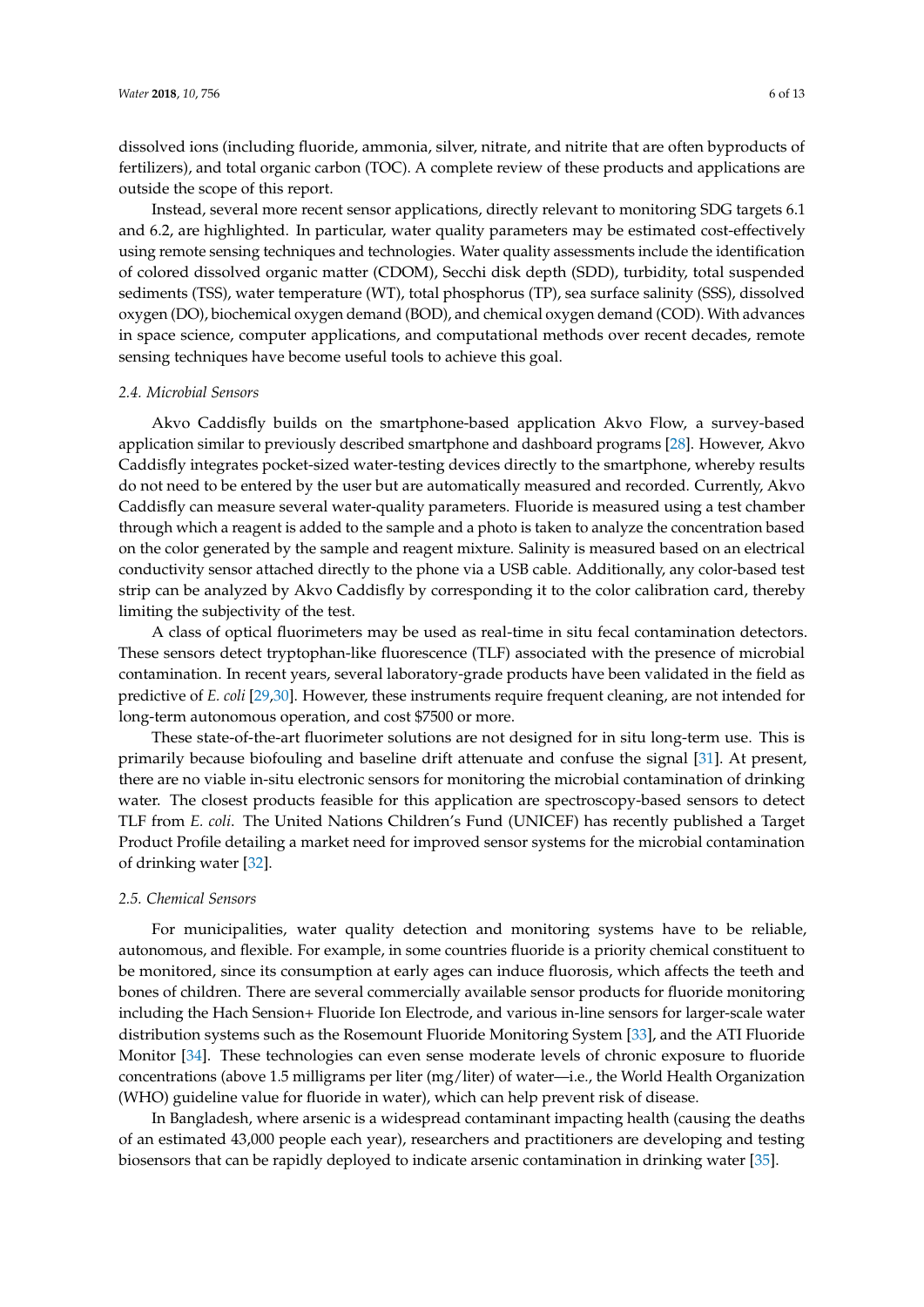Similarly, there are several off-the-shelf sensor-based technologies for monitoring arsenic contamination, a priority chemical for SDG 6 monitoring. These include the Palintest Digital Arsenic Test Kit [36] and the IPI Digital Arsenic Detector [37]. However, there remains a need for additional technology development in this area, as was highlighted by the recent United States Environmental Protection Agency (US EPA) Arsenic Sensor Prize Competition [38].

#### *2.6. Water Service Delivery and Use*

Water flowmeters are commonly used to measure service delivery and enable billing for the municipal water supply of many cities. These meters vary in functionality and form, from mechanical meters that are manually read to remotely reporting sensors. A challenge facing water service providers and customers is so-called non-revenue water (NRW)—that is, water supply lost in system leaks or used by people but not paid for. In developing countries, leaks alone have been estimated to cost more than \$40 billion per year, with a loss of 45 billion liters of water—enough water to serve 200 million people. A further 30 billion liters is lost to poor metering or billing processes. This negative feedback loop diminishes the capacity of utilities to deliver reliable, safe water, and the willingness of customers to pay for this service.

Improved water meters and processes can reduce this NRW gap, and improve the quality of water service delivery—and consumers' faith in it. In India, NextDrop [39] technologies have combined remotely reporting water meters with periodic water quality tests to reduce water consumption, leaks, and service outages.

Also, in South Asia (India), the social enterprise Piramal Sarvajal [40] developed a reverse osmosis water treatment tool, "ATM", that continuously monitors and remotely reports on system functionality and water quality. Internet-connected sensors—including smart flow and pressure meters, water quality sensors, smart water consumption meters, and leakage-monitoring sensors—identify flaws and deficiencies in water distribution networks.

In Sub-Saharan Africa, around 1 million hand pumps supply water to over 200 million rural water users across the continent, yet as many as one-third of all such pumps are not working at any given time, with 30%–70% broken within two years of installation. In 2013, Oxford University set up a trial of mobile-enabled technologies for 66 "smart" hand pumps. The study demonstrated that hand pumps with cellular-network-enabled sensors, and that received a repair during the trial, had far less downtime: 2.6 days versus an average of 27 days. Also, participating communities were three times more willing to pay for pump services than they had been before the installation of the sensors [41].

Building on this work, in 2014, Portland State University, Living Water International and SweetSense Inc. installed 181 cellular-enabled water pump use sensors in three provinces of Rwanda. The nominal maintenance model was compared against a "best practice" circuit rider model wherein dedicated staff and supplies were assigned to pump groups, and an "ambulance" service model wherein sensor data triggered a service dispatch. In only the ambulance model were the sensor data available to the implementer and used to dispatch technicians. This longitudinal study demonstrated that a sensor-based service model for hand pumps in rural Rwanda was associated with substantial reductions in the time interval between breakdown and repair when compared with both the nominal service model and a "best-practice" circuit rider approach. Similarly, there were significant, and parallel, differences in the amount of time that pumps in each service model were functional. At the baseline, 56% of the implementer's pumps were functional, with a mean reported nonfunctional period of approximately 214 days. In the study period, the nominal maintenance group's median time gap between breakdown and successful repair was approximately 152 days, with a mean per-pump functionality of about 68%. In the circuit rider group and the ambulance service group, this time gap was nearly 57 days and 21 days, with a per-pump functionality mean of nearly 73% and 91%, respectively.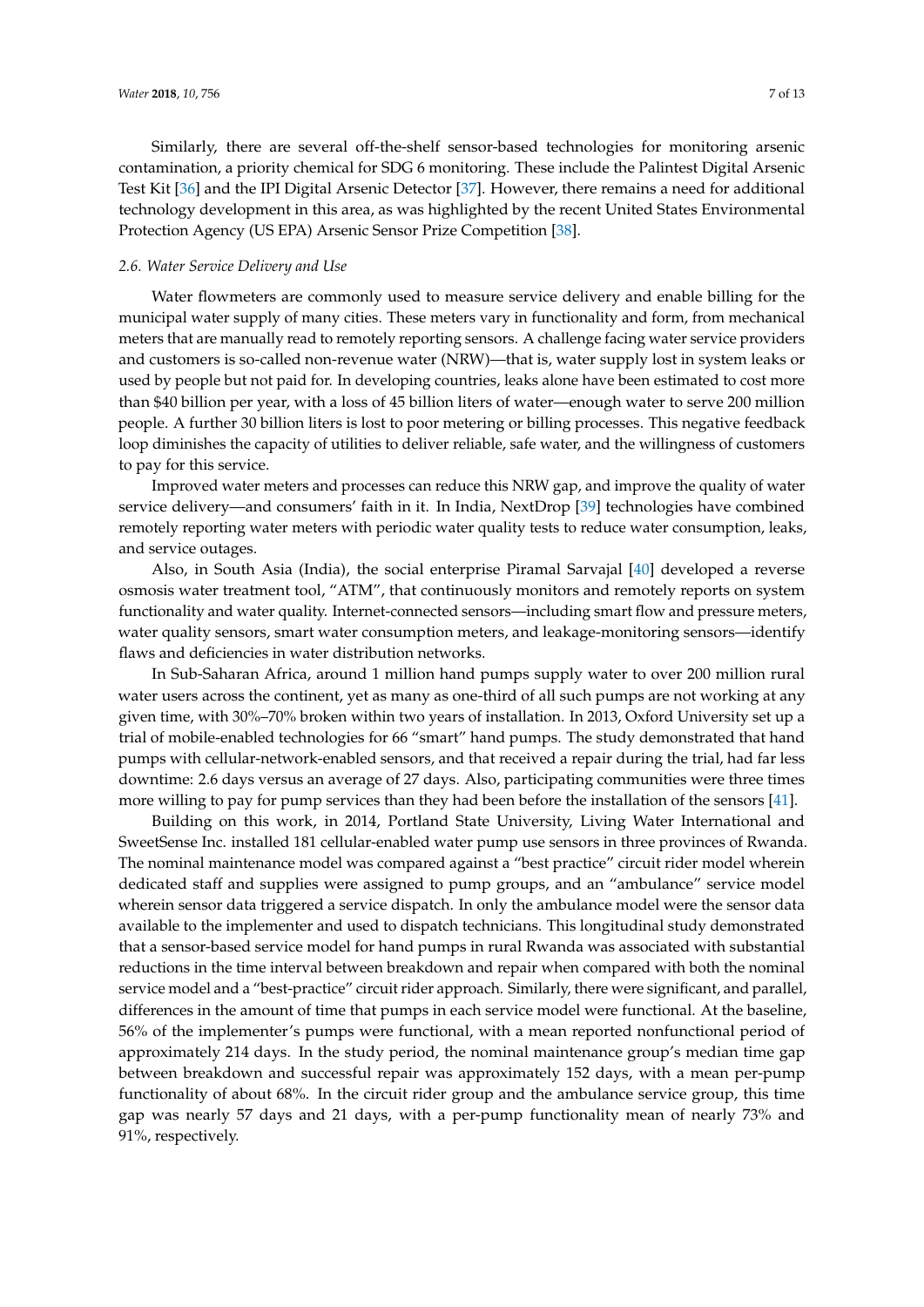Smart metering, an approach first matured in the power industry, allows a water utility to obtain meter readings on demand without requiring manual meter readers. A recent IDB report summarized the opportunities and limitations of smart water meters [42].

In two recently funded USAID programs in Ethiopia [43] and Kenya [44], satellite-network-connected sensors were installed on remote, electrically powered boreholes to monitor functionality and water service delivery to thousands of customers. It was hoped that the resulting data would inform decisions regarding when to dispatch technicians, order repair supplies, and initiate other responses as needed.

#### *2.7. Household Water Use*

Several products are available commercially to monitor residual chlorine, an indication of water treatment practices and water safety. These include pocket colorimeters from Hach, Analyticon DKK-TOA, Omega, and other vendors.

The use of household water filters has also been measured in some studies. In Rwanda, researchers distributed household water filters and collected data on product compliance using: (1) monthly surveys and direct observations by community health workers and environmental health officers; and (2) sensor-equipped filters. The adoption rate interpreted by the sensors varied from the reporting: 96.5% of households reported using the intervention filter regularly, while the sensors interpreted no more than 90.2%. Also, the sensor-collected data estimated approximately 36% less water volume per day than survey estimates [45].

Expanding on this study, a cluster randomized controlled trial was later conducted in Rwanda among 170 households (70 blinded to the presence of the sensor, 100 open) to test whether awareness of an electronic monitor would result in a difference in weekly use of household water filters and improved cookstoves over a four-week surveillance period. A 63% increase in the number of uses of the water filter per week between the groups was observed in week 1 (an average of 4.4 times in the open group, and 2.83 times in the blind group), declining in week 4 to an insignificant 55% difference (of 2.82 uses in the open and 1.93 in the blind). Use of the water filters decreased in both groups over the four-week installation periods. This study suggests behavioral monitoring should attempt to account for reactivity to awareness of electronic monitors that persists for weeks or more [46].

## *2.8. Sanitation*

Several studies have used the Passive Latrine Use Monitor (PLUM) first developed at the University of California at Berkeley and commercialized by SweetSense Inc. The sensor uses a simple passive infrared motion detector to identify warm-bodied movement in a latrine stall. These binary movement data are recorded at three-second intervals, and either logged locally on the sensor device or transmitted by cellular or satellite data networks for online processing. Structured observation-validated algorithms process these movement data into discrete use estimates. These estimates have been shown to be more reliable in individual households than in community latrines where lines may form. In some cases, the sensors include radio-frequency identification (RFID) readers to enable latrine-servicing requests, as demonstrated by Sanergy Inc. in Nairobi, Kenya. Hence, sensing systems can be designed to collect data in a cost-efficient manner, through careful maintenance and reuse (even if the cost of individual sensors is significant).

In one recent study in Bangladesh, these sensors demonstrated a significant overreporting of latrine utilization. Across 1207 households randomly selected from 52 village committees in Bangladesh, the mean four-day self-reported latrine use was 32.8 uses, while sensor analysis suggested 21.7 uses on average, indicating a more than 50% exaggeration of latrine use. At the low end of the regression model, the intercept suggests that many households report using latrines when in fact no use is detected [47].

Similarly, in a recent cross-sectional study among 292 households in 25 villages in India, these sensors were installed for two weeks and compared with household surveys. The mean reported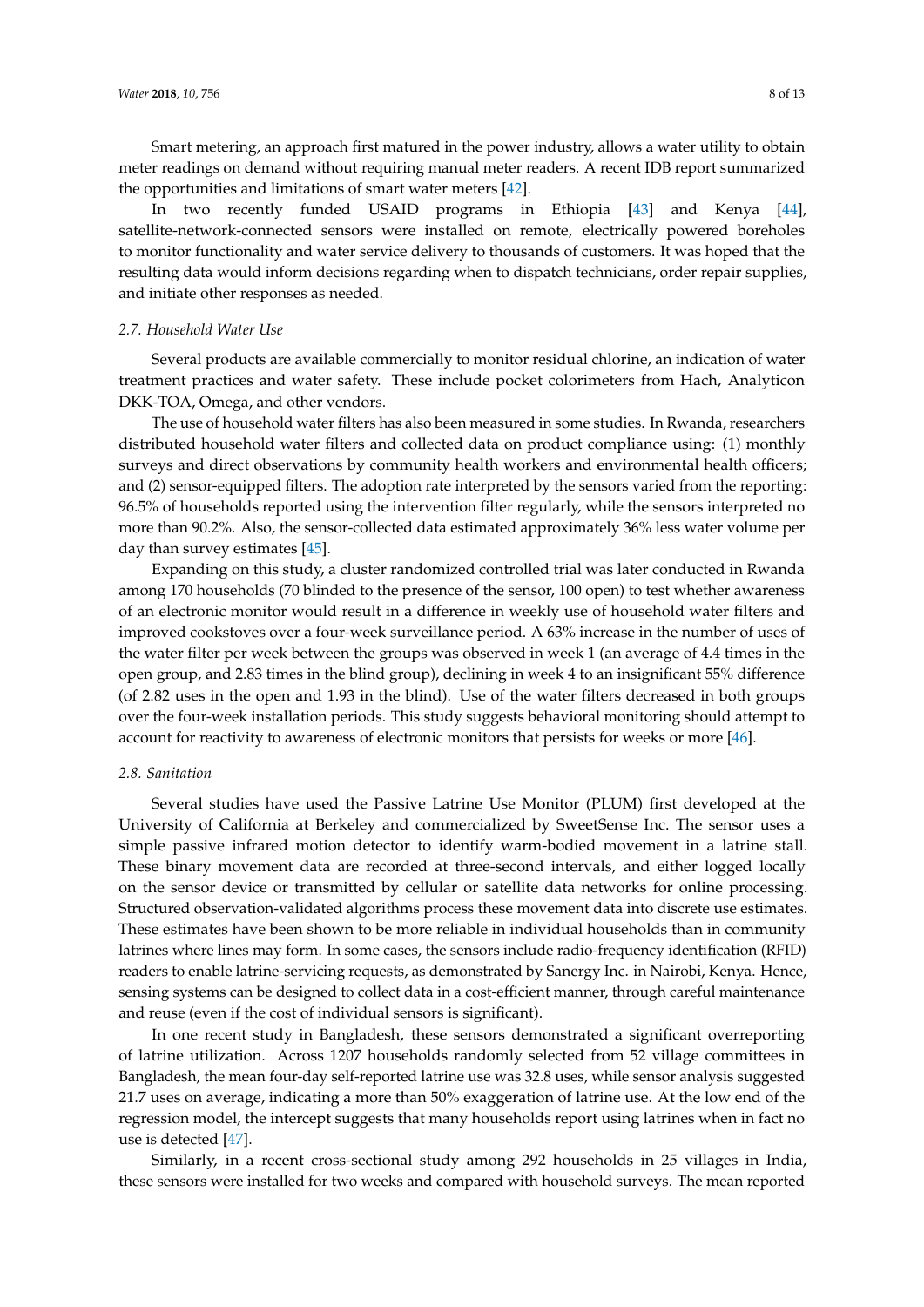daily use was nearly twice that of the sensor-recorded use, with moderate agreement between daily reported use over the previous 48 h [48].

Remote sensing technologies can also be applied to larger sanitation infrastructure networks. For instance, some utilities are using remote sensing to optimize routes for meter collection data. The remote sensing information is helping large and complex sanitation systems to identify spatially intelligent routes for infrastructure expansion in densely populated areas, consequently reducing money and time based on spatially integrated information.

#### *2.9. Handwashing*

Sensors can also provide an objective and nonobtrusive characterization of handwashing behavior. For example, organizations in the water and sanitation sector have used accelerometers and motion sensors to monitor household water consumption, community adoption of latrines, and the use of handwashing stations [49].

SmartSoap, developed by Unilever, is an ordinary looking bar of soap with an embedded accelerometer that measures motion on three axes, allowing the detection of use. On its own, SmartSoap can provide an accurate count of the number of times the soap bar is used each day. Through combining SmartSoap data with data from a motion sensor placed on the vessel holding water for anal cleansing, Biran et al. [50] were able to detect handwashing events after defecation. Although overall soap use increased, they found that there was no increase in the number of soap uses following defecation.

Similarly, Mercy Corps used motion-detector-based latrine sensors combined with water-flow sensors to monitor the prevalence of handwashing after latrine use. They found that water use after latrine use was very low (<10%) in all but one district, which registered almost 40% use of water after latrine use. They also found that self-reported use of a latrine and handwashing after using a latrine were much greater (up to 4 times and 25 times, respectively) than that detected by the sensors [45].

## **3. Discussion**

A key challenge in the WASH sector is that of bringing together numerous stakeholders spanning different sectors to consider a multitude of data sets. There is a clear need to ensure the supply of high-quality information and to improve analytical capacity by filling key gaps in WASH data and strengthening data integration across multiple sectors. Today, big data applications stand a chance of helping governments in emerging economies address the myriad social and economic issues that continue to plague these regions. Opening up access to data and improving the transparency of WASH projects will empower consumers to have more fruitful interactions with stakeholders. Collaborative dialogue and efficient tools are sure to provide consumers and governments a way to address social and economic problems [51]. For instance, development organizations are working in partnerships with governments of emerging economies to precisely use big data in producing official statistics, official indicators and report more accurately on SDG targets, including those pertaining to water [52]. The WASH sector, among others, serves as an important source of business value that cuts across multiple industries. This is because WASH sector initiatives, apart from improving the lives of millions, also increase value in manufacturing operations, supply chains, and workforce development, among others. It is important that stakeholders get a clear view of results, if the world's numerous WASH initiatives are to succeed and scale up in the various places they have been deployed. A concerted effort on the part of relevant stakeholders will be required if the full potential of big data is to be realized in global development efforts. For instance, governments need to get involved in regular data collection efforts that are simply inaccessible or extremely difficult for private companies to undertake. These may include but are not limited to censuses, surveys, and other regular sources of information that cover vast areas and large numbers of the general populace. Once these open data initiatives are made available to organizations engaged in big data analysis in global development, those organizations can further tease out any new insights. This requires a shift in paradigms towards the use and capabilities of big data for developing economies. Recent discussion among international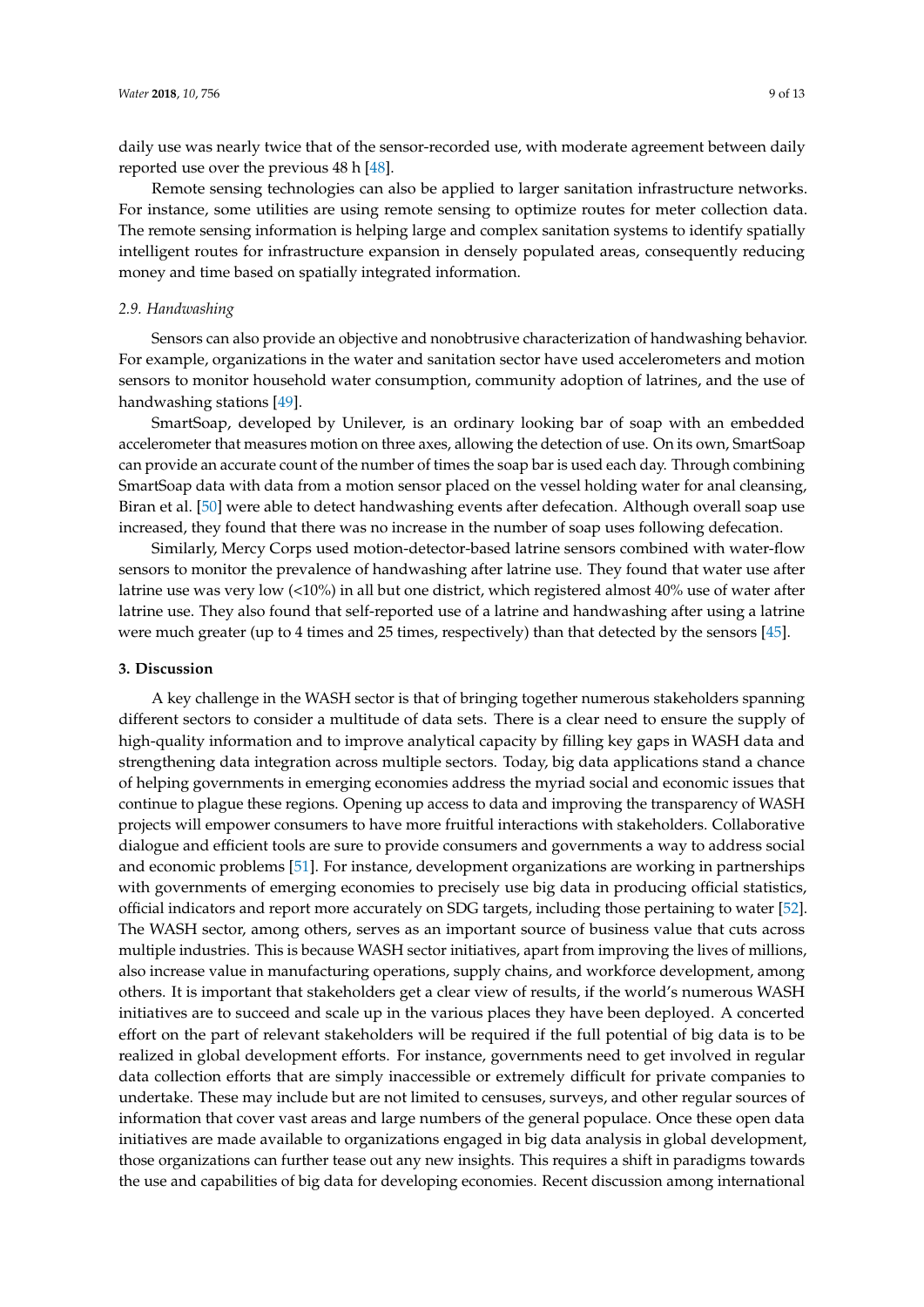development organizations suggests moving away from seeing big data in isolation, but to rather focus on the "ecosystem" of big data. According to this concept, big data is not just data, no matter how big or different it is considered to be; big data is first and foremost 'about' the analytics, the tools and methods that are used to yield insights, the frameworks, standards, stakeholders involved and then, knowledge. Moreover, citizen involvement is also crucial if big data initiatives in global development are to succeed. Many citizens are getting involved in monitoring WASH services, and their active participation will go a long way toward opening up interpretations of collected data—and relevant decision making. The pervasiveness of mobile usage in most developing regions can be leveraged in this respect. Access to data empowers citizens to make choices concerning WASH service providers and fiscal decisions—as when presented with the ability to, for example, track their spending on WASH services. The efforts of governments, development organizations, and the private sector have to be properly coordinated to realize potential benefits. Government policies and legal frameworks should adequately protect individuals and corporate entities alike, while development organizations need to constantly demonstrate the public good that big data seeks to offer.

#### **4. Ways Forward**

Given the myriad of monitoring and evaluation methods, each having their own advantages and limitations, it is often beneficial to leverage more than one method to get a more complete picture of water and sanitation behavior. Combined methodologies reinforce the advantages, while addressing the limitations, of each of the monitoring technique that they are comprised of. Surveys, ethnographies, and direct observation provide context for electronic sensor readings that remain objective despite interim analyses. Sensors or spot checks may capture household characteristics, but surveys, and ideally, structured observations, are used to inform individual behavior, which further refines the algorithm or index for streamlined analysis during subsequent monitoring periods. Overall, combining methodologies promises to provide a comprehensive and instructive depiction of WASH usage.

Some of the technologies and methods presented in this paper are well established, while others hold promise but require extensive field testing and validation, commercialization, and scaling. As such, we have not attempted to directly compare costs. Also, applications vary widely, and it is beyond the scope of our study to compare the relative value or reliability of different methods. Instead, we present a menu of options for policy makers, program implementers, and auditors to consider when designing impact measurement efforts.

#### **Author Contributions:** Senior authorship is not assigned.

**Conflicts of Interest:** This paper builds on a previous publication by the authors published at the World Bank [53]. The World Bank granted to *Water* a worldwide, non-exclusive license to publish its copyrighted material entitled. Author Thomas is a co-owner of SweetSense Inc., a company referenced in this work. The findings, interpretations, and conclusions expressed in this paper are entirely those of the authors. They do not necessarily represent the view of the World Bank, its executive directors, or the countries they represent. The findings, interpretations, and any remaining errors in this paper are entirely those of the authors.

#### **References**

- 1. WHO/UNICEF (Joint Monitoring Programme for Water and Sanitation). *Progress on Drinking Water, Sanitation, and Hygiene: 2017 Update and SDG Baselines*; WHO and UNICEF: Geneva, Switzerland, 2017.
- 2. World Health Organization (WHO)/UNICEF (Joint Monitoring Programme for Water and Sanitation). *Methodological Note: Proposed Indicator Framework for Monitoring SDG Targets on Drinking-Water, Sanitation, Hygiene and Wastewater*; WHO and UNICEF: Geneva, Switzerland, 2015.
- 3. Hutton, G.; Verughese, M. The Costs of Meeting the 2030 sustainable Development Goal Targets on Drinking Water, Sanitation, and Hygiene. In *Water and Sanitation Program*; World Bank: Washington, DC, USA, 2016.
- 4. Wood, L.; Egger, M.; Gluud, L.L.; Schulz, K.F.; Jüni, P.; Altman, D.G.; Gluud, C.; Martin, R.M.; Wood, A.J.G.; Sterne, J.A.C. Empirical evidence of bias in treatment effect estimates in controlled trials with different interventions and outcomes: Meta-Epidemiological study. *British Med. J.* **2008**, *336*, 601–605. [\[CrossRef\]](http://dx.doi.org/10.1136/bmj.39465.451748.AD) [\[PubMed\]](http://www.ncbi.nlm.nih.gov/pubmed/18316340)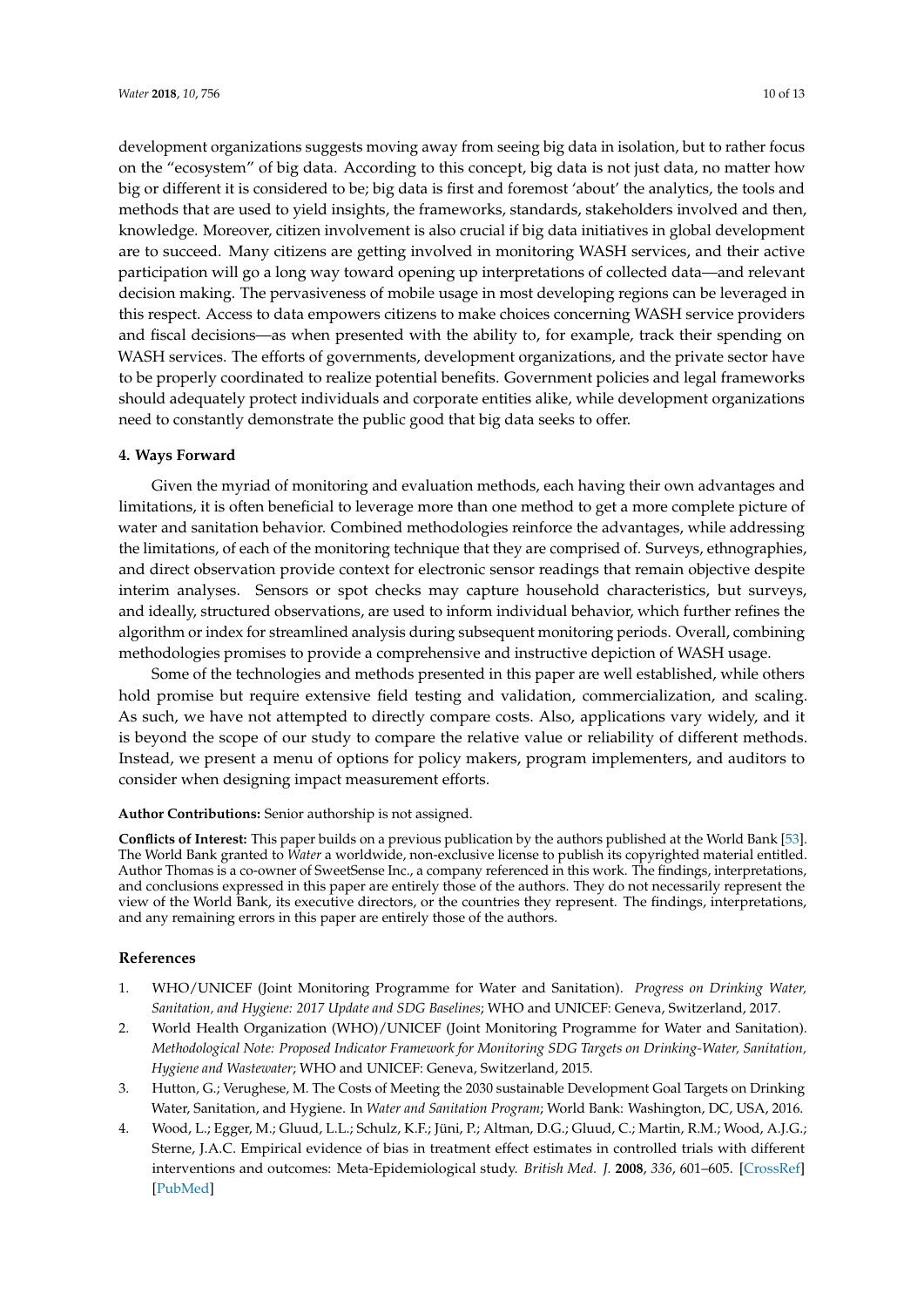- 5. Halder, A.K.; Molyneaux, J.W.; Luby, S.P.; Ram, P.K. Impact of duration of structured observations on measurement of handwashing behavior at critical times. *BMC Public Health* **2013**, *13*, 705. [\[CrossRef\]](http://dx.doi.org/10.1186/1471-2458-13-705) [\[PubMed\]](http://www.ncbi.nlm.nih.gov/pubmed/23915098)
- 6. Zwane, A.P.; Zinman, J.; Dusen, E.V.; Pariente, W.; Null, C.; Miguel, E.; Kremer, M.; Karlan, D.S.; Hornbeck, R.; Giné, X.; et al. Being surveyed can change later behavior and related parameter estimates. *Proc. Natl. Acad. Sci. U.S.A.* **2011**, *108*, 1821–1826. [\[CrossRef\]](http://dx.doi.org/10.1073/pnas.1000776108) [\[PubMed\]](http://www.ncbi.nlm.nih.gov/pubmed/21245314)
- 7. Clasen, T.; Fabini, D.; Boisson, S.; Taneja, J.; Song, J.; Aichinger, E.; Bui, A.; Dadashi, S.; Schmidt, W.P.; Burt, Z.; et al. Making sanitation count: Developing and testing a device for assessing latrine use in Low-Income settings. *Environ. Sci. Technol.* **2012**, *46*, 3295–3303. [\[CrossRef\]](http://dx.doi.org/10.1021/es2036702) [\[PubMed\]](http://www.ncbi.nlm.nih.gov/pubmed/22321123)
- 8. Ram, P.K.; Halder, A.K.; Granger, S.P.; Jones, T.; Hall, P.; Hitchcock, D.; Wright, R.; Nygren, B.; Islam, M.S.; Molyneaux, J.W.; et al. Is Structured Observation a Valid Technique to Measure Handwashing Behavior? Use of acceleration sensors embedded in soap to assess reactivity to structured observation. *American J. Trop. Med. Hyg.* **2010**, *83*, 1070–1076. [\[CrossRef\]](http://dx.doi.org/10.4269/ajtmh.2010.09-0763) [\[PubMed\]](http://www.ncbi.nlm.nih.gov/pubmed/21036840)
- 9. Cousens, S.; Kanki, B.; Toure, S.; Diallo, I.; Curtis, V. Reactivity and repeatability of hygiene behaviour: Structured observations from burkina faso. *Social Sci. Med.* **1996**, *43*, 1299–1308. [\[CrossRef\]](http://dx.doi.org/10.1016/0277-9536(95)00380-0)
- 10. Amitrano, D.; Martino, G.D.; Iodice, A.; Mitidieri, F.; Papa, M.N.; Riccio, D.; Ruello, G. Sentinel-1 for monitoring reservoirs: A performance analysis. *Remote Sens.* **2014**, *6*, 10676–10693. [\[CrossRef\]](http://dx.doi.org/10.3390/rs61110676)
- 11. Sobrino, J.; Jiménez-Muñoz, J.C.; Paolini, L. Land surface temperature retrieval from LANDSAT TM 5. *Remote Sens. Environ.* **2004**, *90*, 434–440. [\[CrossRef\]](http://dx.doi.org/10.1016/j.rse.2004.02.003)
- 12. Weng, Q.; Lu, D.; Schubring, J. Estimation of land surface temperature–Vegetation abundance relationship for urban heat island studies. *Remote Sens. Environ.* **2004**, *89*, 467–483. [\[CrossRef\]](http://dx.doi.org/10.1016/j.rse.2003.11.005)
- 13. Available online: <https://www.servirglobal.net> (accessed on 15 April 2018).
- 14. García, L.; Rodríguez, J.D.; Wijnen, M.; Pakulski, I. *Earth Observation for Water Resources Management: Current Use and Future Opportunities for the Water Sector*; World Bank: Washington, DC, USA, 2016.
- 15. Available online: <http://www.fews.net/content/using-crowdsourcing-map-displacement-south-sudan> (accessed on 15 April 2018).
- 16. World Bank. *Nigeria WASH Poverty Diagnostic: Intermediate Review Meeting*; World Bank Group: Washington, DC, USA, 2017.
- 17. World Bank. *Predicting Deprivations in Housing and Basic Services from Space*; World Bank Group: Washington, DC, USA, 2018.
- 18. Available online: <http://hydrobidlac.org/> (accessed on 15 April 2018).
- 19. Harwin, S.; Lucieer, A. Assessing the accuracy of georeferenced point clouds produced via multi-view stereopsis from unmanned aerial vehicle (UAV) imagery. *Remote Sens.* **2012**, *4*, 1573–1599. [\[CrossRef\]](http://dx.doi.org/10.3390/rs4061573)
- 20. Horcher, A.; Visser, R.J.M. Unmanned aerial vehicles: Applications for natural resource management and monitoring. In Proceedings of the 2004 Council on Forest Engineering (COFE) Conference "Machines and People, The Interface", Hot Springs, AR, USA, 27–30 April 2004.
- 21. Laliberte, A.; Herrick, J.E.; Rango, A.; Winters, C. Acquisition, orthorectification, and object-based classification of unmanned aerial vehicle (UAV) imagery for rangeland monitoring. *Photogramm. Eng. Remote Sens.* **2010**, *76*, 661–672. [\[CrossRef\]](http://dx.doi.org/10.14358/PERS.76.6.661)
- 22. Dufour, S.; Bernez, I.; Betbeder, J.; Corgne, S.; Hubert-Moy, L.; Nabucet, J.; Rapinel, S.; Sawtschuk, J.; Trollè, C. Monitoring restored riparian vegetation: How can recent developments in remote sensing sciences help? *Knowl. Manag. Aquat. Ecosyst.* **2013**, *410*, 1–15. [\[CrossRef\]](http://dx.doi.org/10.1051/kmae/2013068)
- 23. Koh, L.P.; Wich, S.A. Dawn of drone ecology: Low-cost autonomous aerial vehicles for conservation. *Trop. Conserv. Sci.* **2012**, *5*, 121–132. [\[CrossRef\]](http://dx.doi.org/10.1177/194008291200500202)
- 24. Fritz, A.; Kattenborn, T.; Koch, B. UAV-based photogrammetric point clouds—Tree stem mapping in open stands in comparison to terrestrial laser scanner point clouds. *Int. Arch. Photogramm. Remote Sens. Spat. Inf. Sci.* **2013**, *XL-1/W2*, 141–146. [\[CrossRef\]](http://dx.doi.org/10.5194/isprsarchives-XL-1-W2-141-2013)
- 25. Zarco-Tejada, P.J.; Diaz-Varela, R.; Angileri, V.; Loudjani, P. Tree height quantification using very high resolution imagery acquired from an unmanned aerial vehicle (UAV) and automatic 3D photo-reconstruction methods. *Eur. J. Agron.* **2014**, *55*, 89–99. [\[CrossRef\]](http://dx.doi.org/10.1016/j.eja.2014.01.004)
- 26. Dandois, J.P.; Ellis, E.C. High spatial resolution three-dimensional mapping of vegetation spectral dynamics using computer vision. *Remote Sens. Environ.* **2013**, *136*, 259–276. [\[CrossRef\]](http://dx.doi.org/10.1016/j.rse.2013.04.005)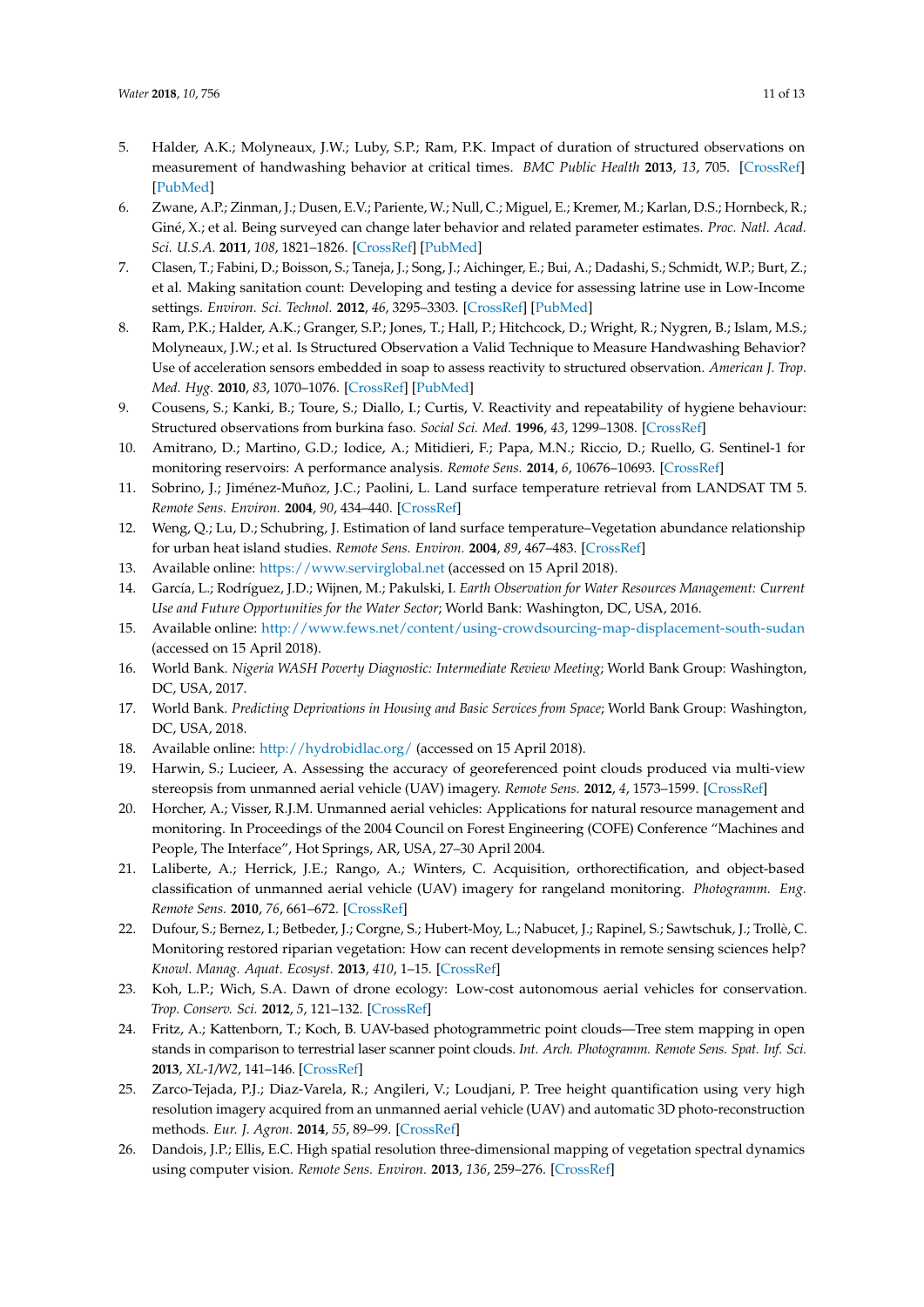- 27. Salamí, E.; Barrado, C.; Pastor, E. UAV flight experiments applied to the remote sensing of vegetated areas. *Remote Sens.* **2014**, *6*, 11051–11081. [\[CrossRef\]](http://dx.doi.org/10.3390/rs61111051)
- 28. Available online: <https://akvo.org> (accessed on 15 April 2018).
- 29. Baker, A.; Cumberland, S.A.; Bradley, C.; Buckley, C.; Bridgeman, J. To what extent can portable fluorescence spectroscopy be used in the real-time assessment of microbial water quality? *Sci. Total Environ.* **2015**, *532*, 14–19. [\[CrossRef\]](http://dx.doi.org/10.1016/j.scitotenv.2015.05.114) [\[PubMed\]](http://www.ncbi.nlm.nih.gov/pubmed/26057622)
- 30. Sorensen, J.P.; Lapworth, D.J.; Marchant, B.P.; Nkhuwa, D.C.; Pedley, S.; Stuart, M.E.; Bell, R.A.; Chirwa, M.; Kabika, J.; Liemisa, M.; et al. In-Situ tryptophan-like fluorescence: A real-time indicator of faecal contamination in drinking water supplies. *Water Res.* **2015**, *81*, 38–46. [\[CrossRef\]](http://dx.doi.org/10.1016/j.watres.2015.05.035) [\[PubMed\]](http://www.ncbi.nlm.nih.gov/pubmed/26026711)
- 31. Coble, P.G.; Lead, J.; Baker, A.; Reynolds, D.M.; Spencer, R.G.M. *Aquatic Organic Matter Fluorescence*; Cambridge University Press: New York, NY, USA, 2014.
- 32. United Nations Children's Fund (UNICEF). *Real Time E. coli Detection*; UNICEF: New York, NY, USA, 2014.
- 33. Emerson Automated Solutions. *Fluoride Monitoring System*; Emerson Automated Solutions: Shakopee, MN, USA, 2017.
- 34. Available online: [https://www.analyticaltechnology.com/analyticaltechnology/gas-water-monitors/](https://www.analyticaltechnology.com/analyticaltechnology/gas-water-monitors/product.aspx?ProductID=1052) [product.aspx?ProductID=1052](https://www.analyticaltechnology.com/analyticaltechnology/gas-water-monitors/product.aspx?ProductID=1052) (accessed on 15 April 2018).
- 35. Available online: <http://www.arsenicbiosensor.org> (accessed on 15 April 2018).
- 36. Available online: <http://www.palintest.com/en/products/digital-arsenic-test-kit> (accessed on 15 April 2018).
- 37. Available online: <https://www.ipi-singapore.org/technology-offers/digital-arsenic-detector> (accessed on 15 April 2018).
- 38. McAllister, L. We're Sensing a Change in Water Monitoring: Introducing the Arsenic Sensor Prize Competition. Available online: [https://blog.epa.gov/blog/2016/09/were-sensing-a-change-in-water](https://blog.epa.gov/blog/2016/09/were-sensing-a-change-in-water-monitoring-introducing-the-arsenic-sensor-prize-competition/)[monitoring-introducing-the-arsenic-sensor-prize-competition/](https://blog.epa.gov/blog/2016/09/were-sensing-a-change-in-water-monitoring-introducing-the-arsenic-sensor-prize-competition/) (accessed on 15 April 2018).
- 39. Available online: <https://nextdrop.co> (accessed on 15 April 2018).
- 40. Available online: <http://www.sarvajal.com> (accessed on 15 April 2018).
- 41. Koehler, J.; Thomson, P.; Hope, R. Pump-priming payments for sustainable water services in rural Africa. *World Dev.* **2015**, *74*, 397–411. [\[CrossRef\]](http://dx.doi.org/10.1016/j.worlddev.2015.05.020)
- 42. Arniella, E.F. *Evaluation of Smart Water Infrastructure Technologies (SWIT)*; Inter-American Development Bank: Washington, DC, USA, 2016.
- 43. USAID. *USAID Launches 500 Million Birr Activity on World Water Day to Boost Ethiopia's One Wash National Program*; USAID: Washington, DC, USA, 2016.
- 44. U.S. Agency for International Development (USAID). *Kenya Resilient Arid Lands Partnership for Integrated Development*; USAID: Washington, DC, USA, 2015.
- 45. Thomas, E.A.; Mattson, K. *Instrumented Monitoring with Traditional Public Health Evaluation Methods: An Application to a Water, Sanitation and Hygiene Program in Jakarta, Indonesia*; Mercy Corps: Portland, OR, USA, 2013.
- 46. Thomas, E.A.; Tellez-Sanchez, S.; Wich, C.; Kirby, M.; Zambrano, L.; Rosa, G.; Clasen, T.; Nagel, C. Behavioral reactivity associated with electronic monitoring of environmental health interventions—A cluster randomized trial with water filters and cookstoves. *Environ. Sci. Technol.* **2016**, *50*, 3773–3780. [\[CrossRef\]](http://dx.doi.org/10.1021/acs.est.6b00161) [\[PubMed\]](http://www.ncbi.nlm.nih.gov/pubmed/26986617)
- 47. Delea, M.G.; Nagel, C.L.; Thomas, E.A.; Halder, A.K.; Amin, N.; Shoab, A.K.; Freeman, M.C.; Unicomb, L.; Clasen, T.F. Comparison of respondent-reported and sensor-recorded latrine utilization measures in rural Bangladesh: A cross-sectional study. *Trans. R. Soc. Trop. Med. Hyg.* **2017**, *111*, 308–315. [\[CrossRef\]](http://dx.doi.org/10.1093/trstmh/trx058) [\[PubMed\]](http://www.ncbi.nlm.nih.gov/pubmed/29126213)
- 48. Sinha, A.; Nagel, C.L.; Thomas, E.; Schmidt, W.P.; Torondel, B.; Boisson, S.; Clasen, T.F. Assessing latrine use in rural India: A cross-sectional study comparing reported use and passive latrine use monitors. *Am. J. Trop. Med. Hyg.* **2016**, *95*, 720–727. [\[CrossRef\]](http://dx.doi.org/10.4269/ajtmh.16-0102) [\[PubMed\]](http://www.ncbi.nlm.nih.gov/pubmed/27458042)
- 49. Clasen, T.; Fabini, D.; Boisson, S.; Taneja, J.; Song, J.; Aichinger, E.; Bui, A.; Dadashi, S.; Schmidt, W.P.; Burt, Z.; et al. Making sanitation count: Developing and testing a device for assessing latrine use in low-income settings. *Environ. Sci. Technol.* **2012**, *46*, 3295–3303. [\[CrossRef\]](http://dx.doi.org/10.1021/es2036702) [\[PubMed\]](http://www.ncbi.nlm.nih.gov/pubmed/22321123)
- 50. Biran, A.; Rabie, T.; Schmidt, W.; Juvekar, S.; Hirve, S.; Curtis, V. Comparing the performance of indicators of hand-washing practices in rural Indian households. *Trop. Med. Int. Health* **2008**, *13*, 278–285. [\[CrossRef\]](http://dx.doi.org/10.1111/j.1365-3156.2007.02001.x) [\[PubMed\]](http://www.ncbi.nlm.nih.gov/pubmed/18304276)